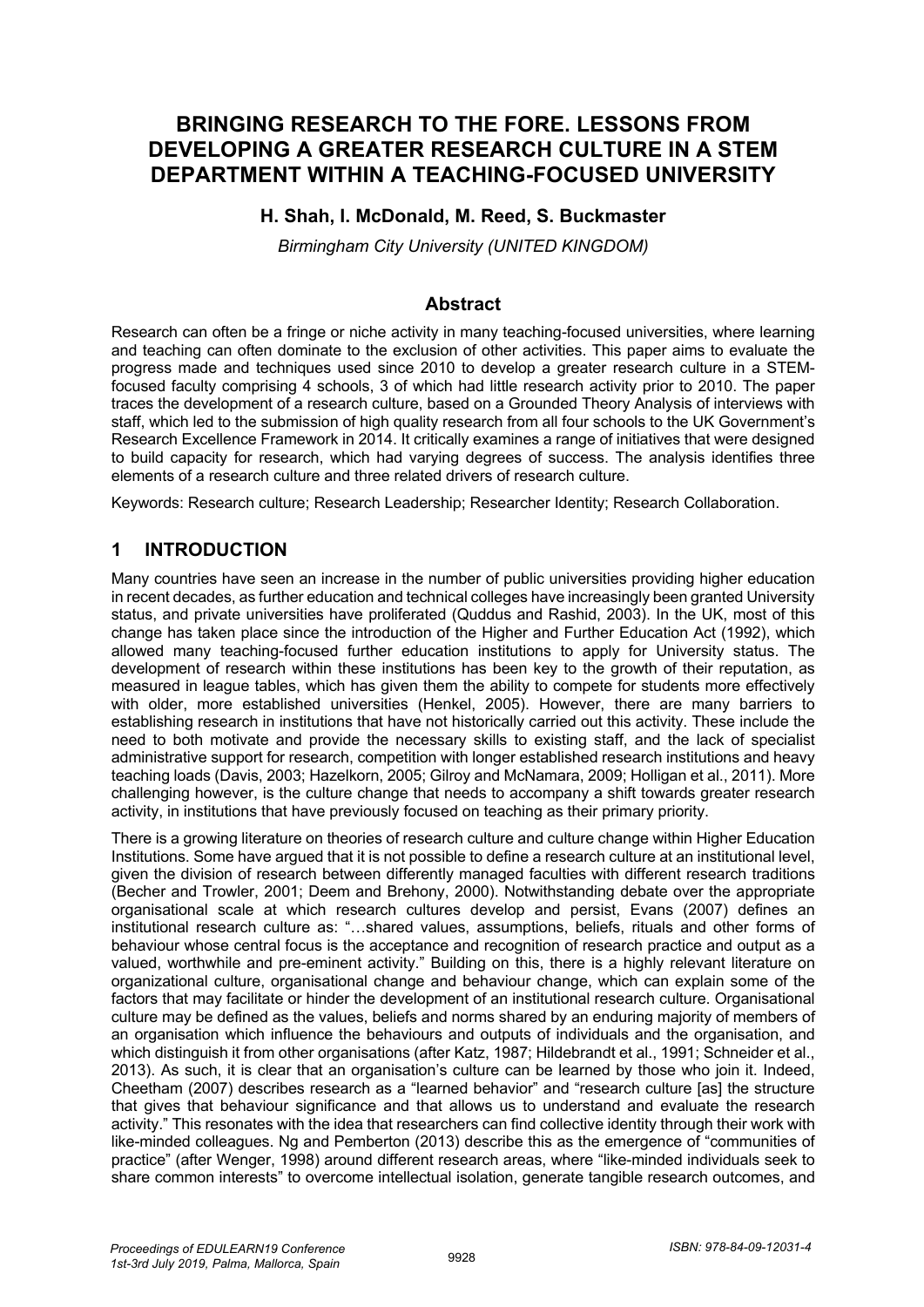achieve synergies through collaborative research. Wilson & Holligan (2013) suggest that these "collective research identities build research capacity and establish the foundations for a vibrant department research culture". Building on this literature, we define research culture within higher education institutions as "the shared values, beliefs and norms of an academic community that support the production of high quality research outputs, which then define the collective identity of that community and distinguish the strengths and foci of one institution from another." Therefore, to achieve a research culture, it is first necessary to change the values, belief and norms that underpin the current culture.

There are many factors that may explain how an organisation's culture may influence its performance and ability to deliver innovative outputs, such as research (if research is defined as the generation of new knowledge). For example, Denison (1984, 1990) argued that organisations with strongly participatory cultures performed better than those that did not. Martins and Terblanche (2003) argue that organizational culture can affect promote innovation in other ways, for example flat and flexible structures, with autonomy, empowerment and collaborative work teams are more likely to promote innovation than structures based around rigid specialisation, formalisation, standardisation and centralization (Arad et al., 1997). Organisational cultures that support innovation are more likely to: reward behaviours that are consistent with the values of the organization (Arad et al., 1997); give employees time to think creatively and experiment (Shattow, 1996); tolerate, acknowledge or even celebrate failures and mistakes so that others can learn from them (Ryan, 1996; Tushman and O'Reilly, 1997); and support open and transparent communication, based on trust (Barret, 1997; Robbins, 1996). Agency and power influence organizational cultures in many ways. Leaders have the power to influence the behaviour of many people within an organization, but depending on the nature of change, there may be many others with power to affect change. Dearlove (2002) suggests that any major change of this sort is likely to be opposed by members of staff who wish to protect the status quo and their own power. As such, experience in many universities that have not historically prioritized research is that creating a research culture is often fraught with difficulty. However, despite the importance and challenges of establishing research in new universities, there have been few analyses of attempts to initiate and support the development of research. This paper therefore aims to:

- Evaluate the progress made and techniques used, both successful and unsuccessful, between 2010 and 2014 to develop a greater research culture in a STEM faculty in a teaching-focused university;
- Trace the development of a research culture, based on a Grounded Theory Analysis of interviews with staff;
- Critically examine a range of initiatives that were designed to build capacity for research, which had varying success; and
- Highlight lessons relevant to post-1992 universities in the UK, and to similar institutions internationally, that wish to create a research-active culture among staff.

# **2 METHODOLOGY**

#### **2.1 Introduction to case study**

The University examined in this study began life as an art school in the mid-nineteenth century. This developed into a polytechnic and it was granted fully university status in 1992 when the Further and Higher Education Act gave all polytechnics the power to adopt the title of 'university'.

Research has a long-established tradition in the built environment and planning disciplines within the University, with submissions being made to all Research Assessment Exercises (RAE)/Research Excellence Framework (REF) assessments since the introduction of such exercises in 1992. Submissions were also made to the General Engineering Unit of Assessment in 1996 and 2001, however it was not until REF2014, when a submission was made to the Computing and Informatics Unit of assessment, that the next non-built environment/planning submission was made. In the intervening years, much of the University's work in fields such as electronic engineering, computer networks, telecommunications, aerospace and automotive sectors engineering, and supply chain and project management, was brought together as a centre, run at arms-length from the University, with the aim of specialising in learning, innovation and technology transfer. The result of this was that research was marginalised in those fields. In 2009 the Centre was fully incorporated back into the University, becoming part of the Faculty in which it now belongs.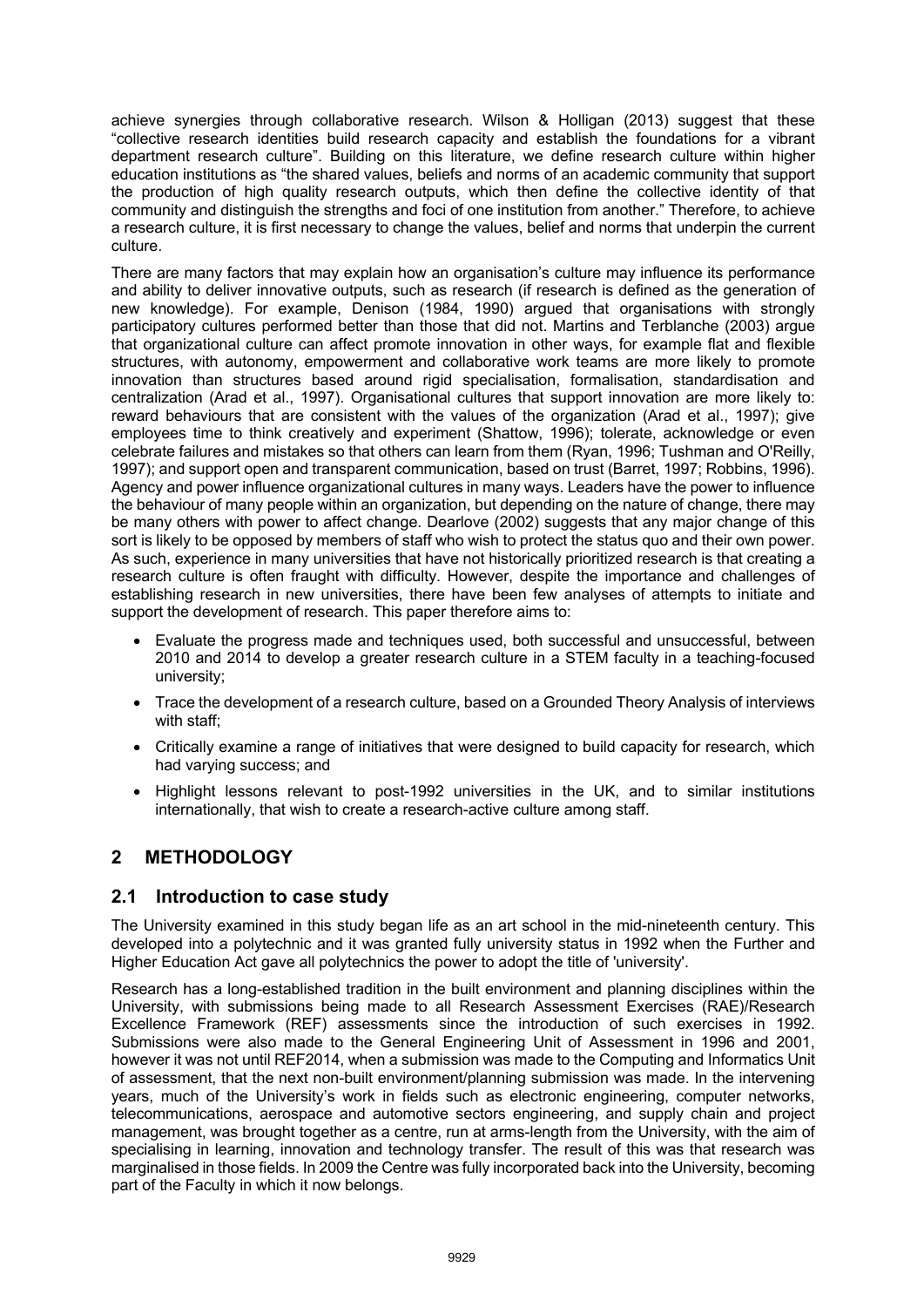2010 saw the appointment of a new Associate Dean, with specific responsibility for research activity. This resulted in the development of a new research vision for the Faculty, including those parts which had seen research activity marginalised. Although for the period 2009 – 2014, the Faculty was disinvesting in academic staff numbers due to budgeting pressures. Over the following seven years, however, the appointment of a small number of new research-active staff were made when appropriate opportunities arose. During the same period, the Faculty also looked to progress and develop a number of existing research-active staff.

### **2.2 Methods**

Semi-structured interviews with eleven researchers were conducted by an experienced independent research with no prior connection to the University. Interviews typically lasted between thirty and sixty minutes and commenced with the interviewer asking respondents to discuss what research culture meant to them in the context of the Faculty and provide examples of research culture in the past and present. The interviews sought to draw out interviewees' experiences of, and opinions on, the previous (pre-2010) and present state of the research culture in the Faculty and what could be done to develop or improve it in future. Questions were designed by a research team comprising researchers and management staff involved in promoting a research culture within the Faculty, in collaboration with the interviewer, and there was no involvement from this team in the interviews, which took place over a three-day period in 2015.

Participants were selected for interview based on their longevity of service to the Faculty, and its forebears, and their current, or previous, involvement in research. The participants were also selected to ensure that views from all four schools in the Faculty were heard. Of the members of staff who were interviewed, nine held PhDs and two did not. At the time of the study, all were employed at 'Senior Lecturer' level or above and had been employed at the institution, or its predecessors, since at least 2010.

All interviews were professionally transcribed and analysed by the interviewer using a modified Grounded Theory Approach (Glaser and Strauss, 1967). This involved organising interview quotes into themes and sub-themes in a textual database to generate a narrative that could explain how the research culture in the Faculty had changed over time.

# **3 RESULTS**

### **3.1 Pre-2010: a culture based on professional practice and teaching**

Interviewees acknowledged the vocational roots of the University and emphasised the lack of a research culture within the Faculty prior to 2010 (the start of our research study period). The two main sources of income for the Faculty before 2010 were seen by the respondents to be teaching students and working with relevant industry partners. As a result, work and resource priorities for Faculty staff were built around those two areas. One respondent explained, "*a lot of the staff taught as well but the priority was about engagement with industry*". Another described how their entire time was spent working on "*two projects specifically aimed at assisting small businesses. It was very industry focused*". However, industry engagement was focussed on applying existing technology to industry problems, rather than developing new knowledge. Research projects were typically small in scale and short in duration e.g. two to three months. Research-active staff were in the minority, and events, meetings and discussions about research did not take place within the Faculty. Although some saw this institutional history as an important factor hindering the development of a research culture within the Faculty, others argued that the vocational reputation of the University should be seen as a strength rather than a weakness.

The majority of Faculty staff during this time were practitioners and there were very few PhD students or staff with PhDs across the Faculty. Interviewees could be divided into three categories. Some came into the University from a research background and then did not carry out research because it was not what the University required. One interviewee commented that they felt they had taken a long "careerbreak" from research and now had to re-train themselves. Other interviewees had always focussed on professional practice and teaching, and research was new to them. A third group of interviewees had been recruited as researchers around 2010, when there was the push for a stronger research culture. This group did not voice the same struggles or challenges as the other two groups.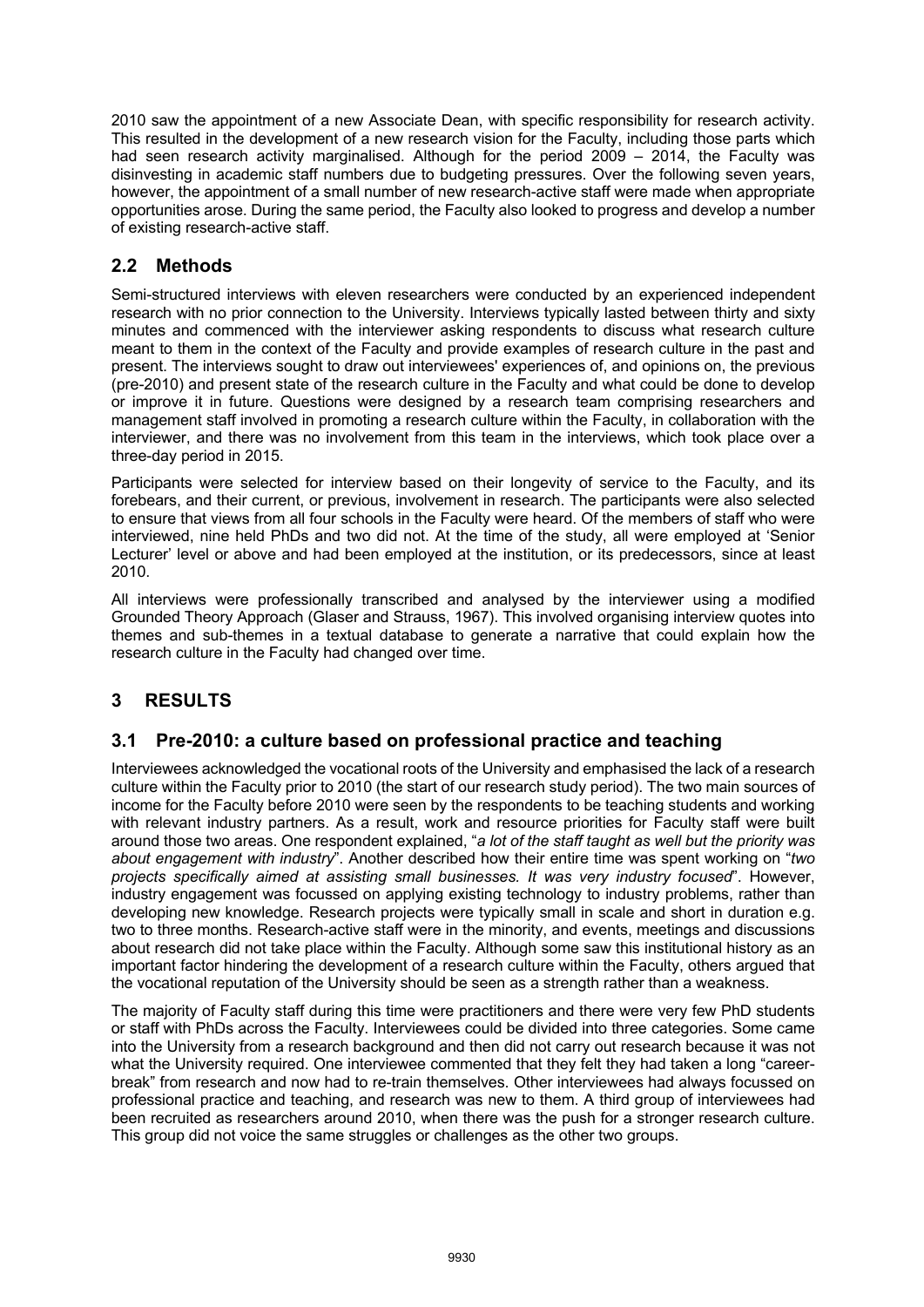### **3.2 Post-2010: a growing research culture**

Interviewees agreed that the research culture of the Faculty had changed significantly since 2010. From a focus on professional practices and teaching, respondents described a growing research culture, with a particular increase in research activity in the last two to three years. One interviewee stated that "*in terms of the kind of university we are and the kind of sector and the kind of niche we occupy in that sector, we have done a lot over the course of the past five to six years to establish a research infrastructure where really there wasn't one*." Interviewees agreed that research collaboration was better now than four to five years ago and that it was improving further.

The current culture was described as more lively and vibrant with research being recognised by many staff as an integral part of the university's success going forward. Respondents recognised the significant change but were also unanimous that the culture was still very much a work-in-progress with some problems under the surface.

# **3.3 A clash of cultures**

As the staff cohort grew in size, several respondents described how less formal, face-to-face communication was increasingly replaced by email communication, leading them to feel less included in decision-making processes. Although interviewees felt that current communications around research (such as newsletters) were informative, communication around larger issues, such as new appointments and strategy, was more limited, and some did not feel involved in major decisions about research. Others felt able to contribute ideas, but felt their suggestions were disregarded, due to a lack of communication about the reasons decisions were made.

Existing staff who had not been involved in the recruitment process felt that some new staff members were selected for the wrong reasons, i.e. to improve the research ranking of the university rather than to fill the positions required (to meet teaching needs) within their school. In one school in particular, perceived special treatment of recently recruited 'research stars' (typically professors) had created a 'them-and-us' atmosphere between new and old staff, with top professors perceived to be working as 'one-man-bands' and not integrating into school life. One interviewee discussed the development of a "*two-tier system where the professors are achieving great things – they meet the [research] targets required by the Faculty and the University – but they aren't contributing at the school level in any way. This is creating a distance*."

Staff that had not previously carried out research, or had taken a long break from it, felt side-lined from much of the new research activity and lacked confidence in this area. Training opportunities (e.g. workshops on how to write a paper etc.) were helping some to build confidence, but many still felt apprehensive about research. While some staff were happy with their allocated teaching and research time, others felt that their teaching prevented them from carrying out research. Research was still seen by many in the latter group as an 'add-on' to the day job. Although some respondents described this as gradually changing, this perception was not shared by many of their colleagues.

The clash of cultures was particularly evident between the management of the Faculty and individual schools. Respondents reported an increase in teaching bureaucracy at school level, and a conflict between school teaching priorities and Faculty research priorities, which often resulted in feelings of resentment between staff focussed primarily on research versus teaching. This was particularly evident in views around the recruitment of staff prior to a recent Government assessment of research excellence (the Research Excellence Framework, REF). These research-focussed appointments were driven by the Faculty, but placed within more teaching-focussed school management structures. One respondent described the general feeling that it had not been an 'honest' success because the Faculty "*brought in a load of new staff with their publications and then pretended we have a research culture that we didn't*."

# **3.4 Drivers of culture change**

Leadership was acknowledged as one of the main driving forces behind the growth of the Faculty's research culture. The appointment of an Associate Dean of Research was seen as key to the development of research activities, and the management style of the individual in this post was seen as particularly significant in the change process. One respondent referred to the current Associate Dean of Research as "*the driving force in changing how we saw research. […] This individual has a passion for research and is very supportive of actions and proactive in driving things forward*." Research support staff were also mentioned, often by name, for their assistance and work in creating an environment that fosters research. Respondents judged research to be better managed as a result of these staff roles. In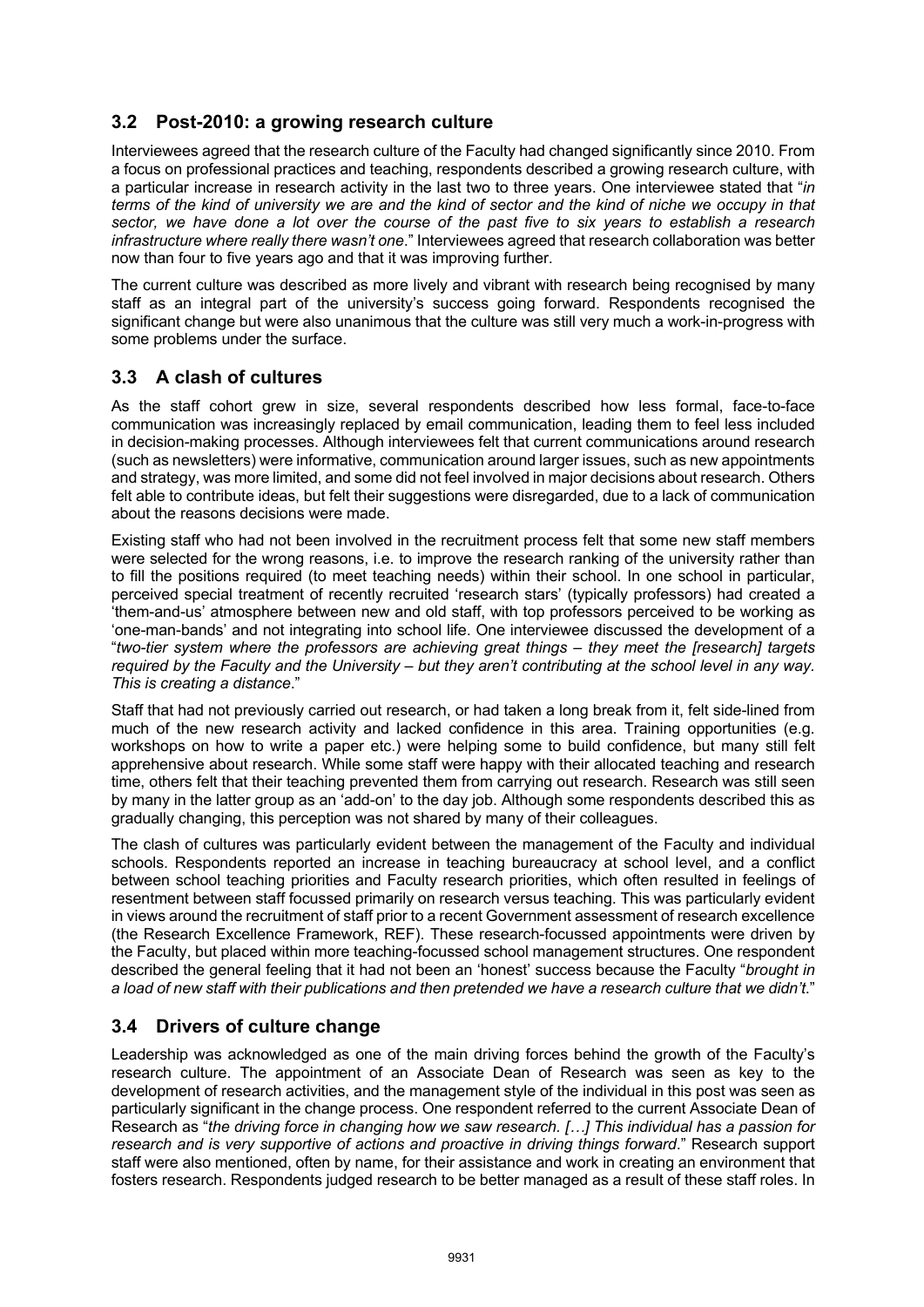addition, they felt that, because of the research leadership, the majority of staff saw that research was now a vital ingredient for the future success of the University and, as a result, it now had more respect than five to six years ago.

The PhD community was argued to be a vital element of a successful research culture and there had been a significant increase in research students since 2010 across all schools. One interviewee voiced a concern about the strain on current resources of an ever increasing PhD community but overall respondents agreed that the research students worked well together and had many examples of collaborative working across the Faculty.

The organised events such as research seminars and research cafés were argued by interviewees to be key to the current research culture, allowing staff and research students to share experiences and explore collaborative opportunities. Both events for existing staff and for research students were discussed positively and seen as good confidence-building events for staff new to research.

External assessments of research excellence were seen as a significant factor in the research culture of the Faculty. Those involved and included in the process saw it as a positive learning experience and there was a general feeling of positivity that the Faculty had performed so well. Several of those not involved in it perceived it to be a "frantic" experience that they had not felt adequately involved in.

### **3.5 Barriers to culture change**

Physical space was consistently discussed by interviewees. Although one interviewee stated that the open plan office "has prevented the development of 'ivory towers'", the current office space was referred to as a 'call-centre' and respondents argued that it was not conducive to conducting research. As teaching was still seen as a priority within the University, there were no protected research spaces and staff did not feel they could guarantee that equipment will not be moved or borrowed when carrying out experiments. One respondent stated that "*lab space is not marked or allocated, room spaces are not respected, door keys are not issued and equipment is not labelled or kept track of*." In contrast, two interviewees who worked in a research team that had its own space, stated that "*our room is not just an office – the PhD students get to build models and do their work in our room and we are all grouped together. They exist in a co-habiting environment with their supervisors. It is inclusive*."

Interviewees agreed that communications around research remained a barrier to change. Research strategy needed to be better communicated at school level, and better feedback processes needed to be developed so that faculty research leaders could be better connected to the implementation of research strategy at a school level. More rapid communication of important decisions to relevant people, and some called for a clearer understanding of who the relevant people are, for what news and why. As well as continuing to build relationships with professional bodies and industry partners, respondents felt that it was time to start promoting some of the Faculty's research success to external partners, with one interviewee stating that "*we are not promoting the [research successes] that we have.*"

# **3.6 Overcoming barriers to culture change**

Overall, the interviewees felt the Faculty was on right path to building a strong research culture but the changes since 2010 had resulted in some tensions, particularly at a school level, and they discussed possible solutions to some of the underlying problems. The need to stay true to the vocational foundations of the University was mentioned by the majority of interviewees. Although the changing market place for the University was recognised, with respondents arguing that research would be a vital ingredient for the University to offer in order to compete with other universities, it was also noted that the institution is a vocational University and should still play to those strengths and continue to work with industry. One respondent explained that the University was a "vocational institution dealing with undergraduates that, for example, want to be Quantity Surveyors. We need to be able to offer those professional qualifications - and continue to provide them."

Respondents argued that practitioner, teaching and research staff members should all be treated and valued equally, with one interviewee commenting that we should "*equally value both [teaching and research] worlds. And just say – do you know what? We just value excellence*". Furthermore, all levels of research should be valued and rewarded, not just those papers published in top ranking journals. As one respondent stated, "*it's just about finding different avenues to express what staff members do and what they are good at. I would never want to get to a situation where everybody has to be, for example, REF returned because that is just clearly not suitable for the kind of staff base we have*."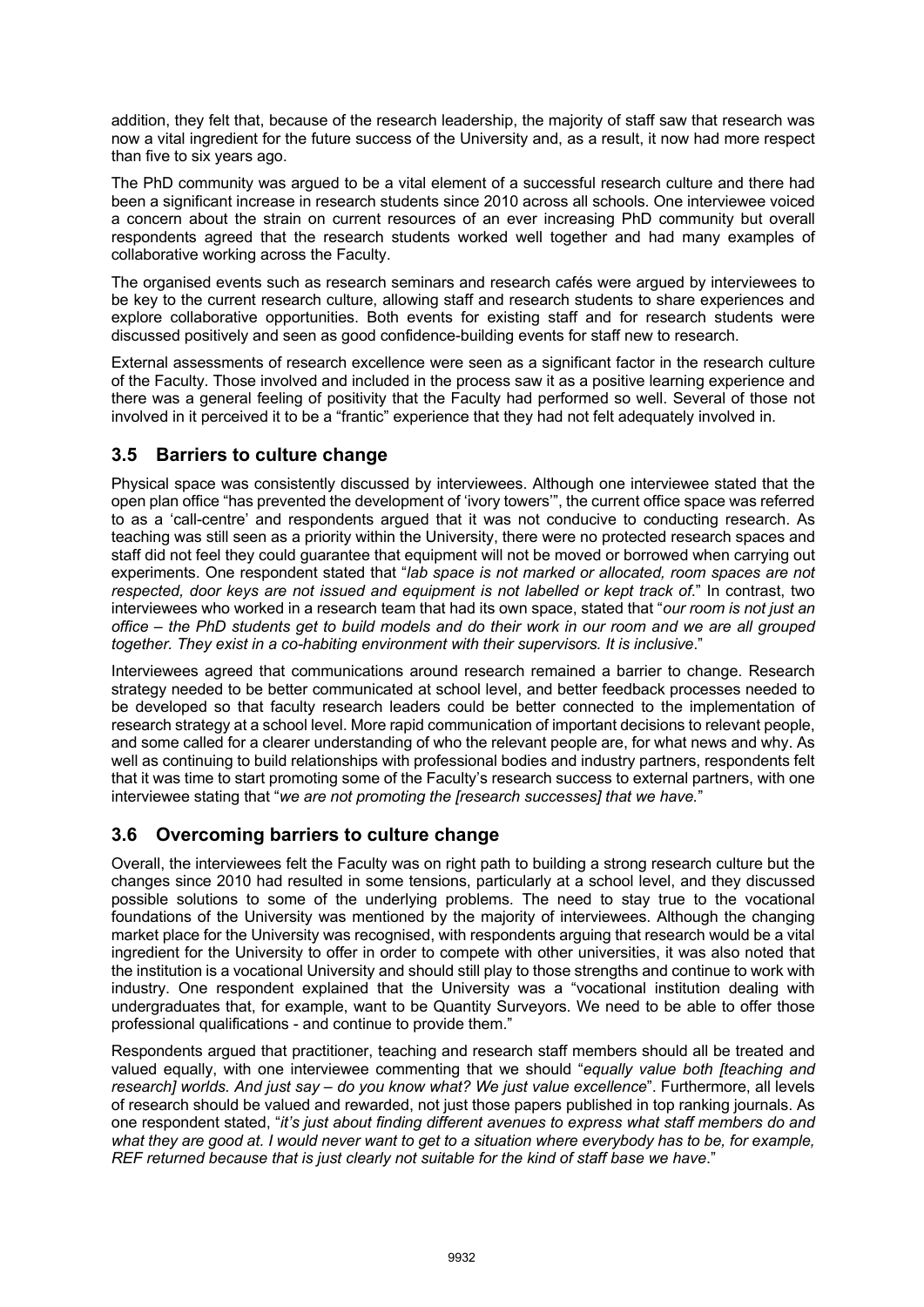Respondents actively discussed the need to break down the barriers that have been formed between certain individuals and/or groups of staff (e.g. new and old staff members). Building trust was seen as a key goal in the move towards a stronger research culture. Staff development was a significant factor in suggestions of how to break down existing tensions. Interpersonal skills were seen as key to developing strong and effective working collaborations. Respondents suggested making more use of the Individual Performance Review process (a member of staff's annual evaluation of their performance) to set realistic goals and support staff with research ambitions as and when needed. In order to use this more effectively, managers may need further training and there needs to be more clarity of the power structure so staff feel they know who to report to and also that those structures are respected by all members of staff, including 'research stars'. Interviewees agreed that continued development of PhD students was a successful way to continue building the research culture, though PhD supervisors needed to be trained effectively.

A mentoring programme was suggested as another way to break down barriers between old staff and new research-focused staff. Having some of the research professors informally mentoring some staff that were less confident in research was seen by respondents as a positive step forward. However, it was emphasised that this should be done informally, e.g. by having a coffee and a catch-up rather than a formal process that could undermine the non-research active member of staff.

With changing priorities, time was identified as an important resource that needs to be protected for research activities. Flexibility was another factor raised by interviewees who all stated that in order to improve the research culture the teaching culture had also to be worked on. These two areas need to work in partnership rather than opposition. In addition, there needs to be some developments in administration processes so staff time can be used more effectively.

### **4 DISCUSSION**

Based on the analysis of interviews in the preceding section it is possible to identify three key elements of a research culture: shared values, beliefs and norms; production of high quality outputs and impacts; and community and trust (see three circles in Fig. 1). To achieve this, it is possible to identify three key drivers of culture change: values based leadership, a clear sense of academic identity and long-term collaboration as part of a gradual change process (see overlaps between three circles in Fig. 1). The fact that the results of the research indicate that the planned transition to a research culture was perceived more as a clash of cultures by some staff indicates that shared values and a sense of community are difficult to establish.



*Figure 1. Conceptual framework explaining key factors that contribute towards research culture.*

### **4.1 Identity as a driver of research culture**

The move to an academic culture where research is more visible and higher profile will always cause some tensions, especially where a number of staff view themselves as 'practitioners who teach', an issue researched by Haigh (2012) who examined the move to a more research-focused culture in a former teacher training establishment. There are similarities with our case study, as a number of staff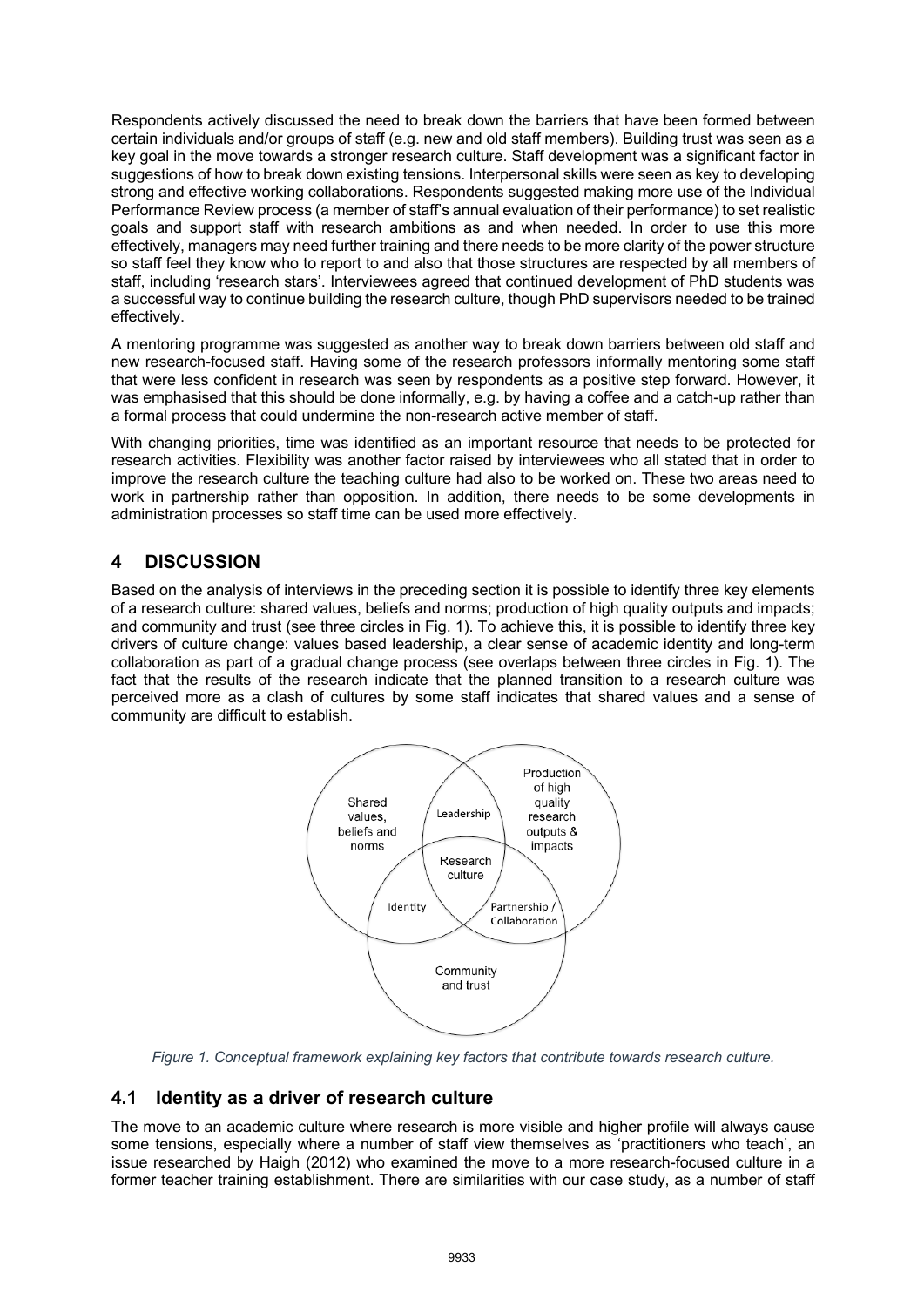were originally recruited as practitioners – whether it be in the built environment professions, engineering-based professions or those related to computing. Our results indicated the influence on this prevailing culture based on professional practice and teaching.

Overcoming barriers to culture change in order to create a strong research culture relies on the 'agency, personal drive and motivation' of the individual researchers and their sense that research is important (Holligan et al. 2011). Research, along with teaching is a key element of the identity of academics giving legitimacy and credibility (Sharp et al., 2015). Wilson & Holligan (2013) recognise the 'tensions and fragmented identities' that pose a challenge to a research culture. Current pressures in higher education have embroiled staff in the challenge of 'renegotiating and reconstructing both their professional and research identities" (Jindal-Snape, 2009). The organisation's drive to building research capacity is contingent on its staff being 'personally committed' and 'emotionally resilient' given the risks of failure inherent in research (Holligan et al. 2011). Consequently individuals have different emotional responses in terms of how they experience research, ranging from feeling isolated to being fulfilled and this has implications for leadership (Holligan et al. 2011).

### **4.2 Values based leadership as a driver of research culture**

To move forward, effective leadership is needed, to drive priorities with a clear focus on a strong institutional research identity and culture (Sharp et al., 2013). This attention, which was consistently given to staff responsibilities, was used to identify opportunities for staff to have an appropriate balance of workload. This was combined with an audit of what staff were perceiving as barriers to research. As a result, it was possible to develop a strategy that prioritised limited resources and made decisions that explicitly recognised trade-offs between research and teaching, matters that have been identified by others as key elements of a strategy for developing research (Cheetham 2007, Billot, 2011).

Billot (2011) argues that leadership is an essential component in accelerating research productivity. Leaders in this research were focused on creating an identity for academic staff that covered knowledge discovery and knowledge dissemination. With the tension in tackling this being within an individual rather than between individuals. Faculty research leaders invested time in working with managers to create time and support for research for individual staff. These support staff were key in driving the change. Their very helpful attitude and approach signalled the importance placed on supporting staff in managing these tensions. Johnson & Louw (2014) note the importance of faculty leadership in supporting the changes required to build a research culture. Our study results also indicated that the style of leadership had been key in driving the culture change through establishing shared values, beliefs and norms combined with driving the production of high quality outputs.

If a shift towards a research culture is viewed as an episodic event, precipitated by radical reform, then change is affected primarily via the leader who initiates change. In contrast to this, if organizational change is viewed as a continuous, incremental concept, then the role of the leader is to make sense of and facilitate change through a wider group of influencers within the organization who attempt to inspire and attract people to change. Episodic change implies that the organisation has to reach new discreet equilibria in response to its external environment, rather than continually adjusting, with these small changes accumulating to create substantial change. Episodic change is dramatic and associated with radical innovation compared to continuous change, which attempts to inspire and attract people to change. Episodic change requires the manager to be the prime mover who creates change, but in the continuous model, the manager makes sense of and directs change.

This is summed up by Kotter (1996) as "is change something one manages or something one leads?" The issues identified during this research included a shift in culture towards a research culture that was an uncomfortable experience for some staff. This 'unsettling' change which was seen as a 'clash of cultures' is recognised by Billot (2011). This has significant implications for leadership, in particular the way in which academic staff are guided and mentored to achieve the research objectives of production of high quality research outputs and impact. Billot (2011) identifies the importance of a supportive research environment and that requires shared values, beliefs and norms and academic leadership plays a key role in this. Ramsden (1998) identifies the 'growing sense of disillusionment among academic staff' arising from the huge changes in higher education combined with the increased levels of scrutiny in terms of standards of teaching and research and emphasizes the role of academic leadership in helping staff to handle these changes.

The shift in norms that creates the pressure for all academics to be undertaking research requires much more partnership and collaboration than in the past. This in turn has to be built on developing a research community and engendering trust. Facilitating these collaborations is a key challenge for universities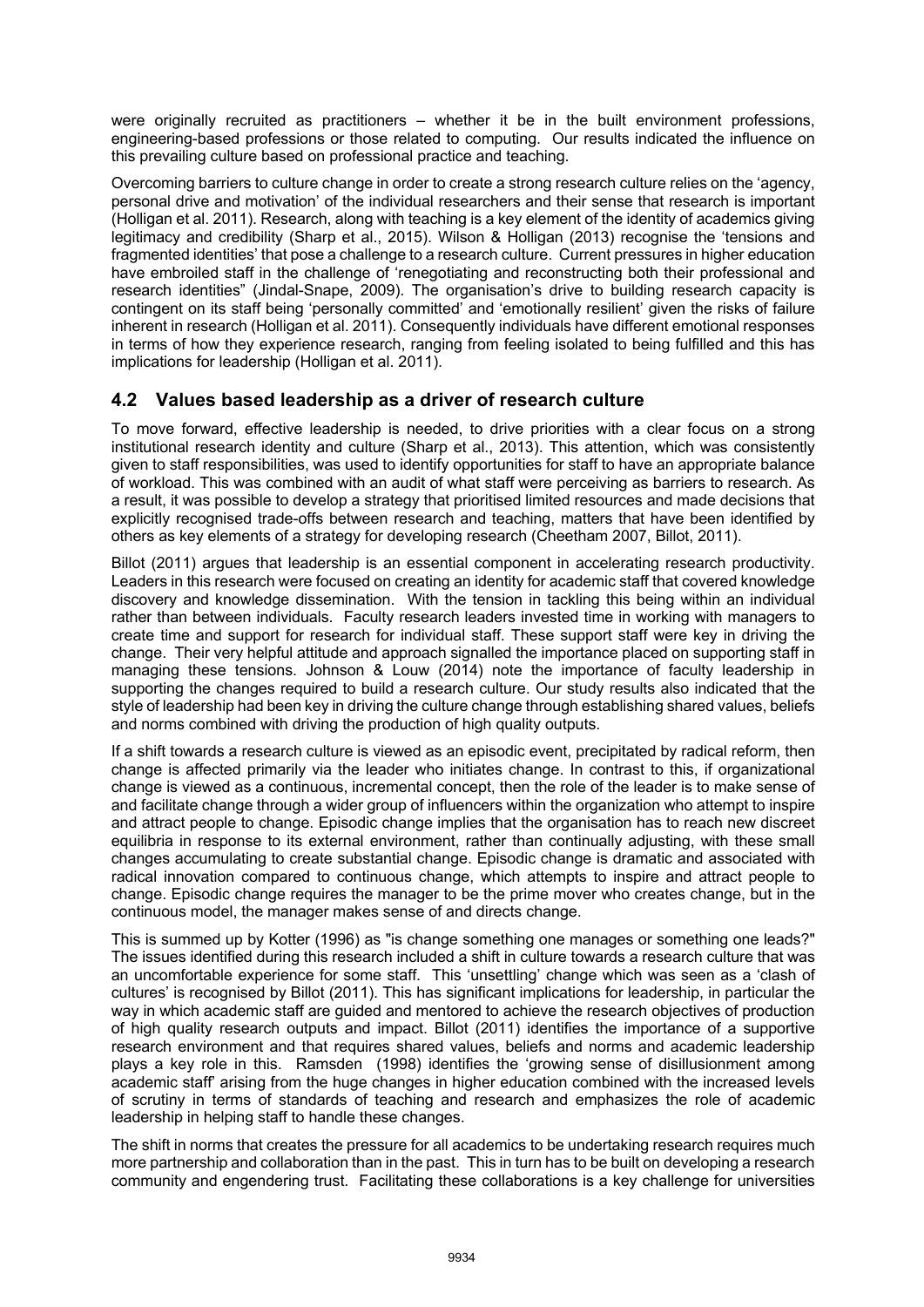(Billot 2011). Ng & Pemberton (2013) argues that collaborating to share knowledge and resources enables individual researchers to be more resilient to the changing environment for higher education. This partnership based approach can help individuals to establish their profiles, attract funding and improve visibility as a group, while also driving better quality research outputs.

### **4.3 Community and trust as drivers of research culture**

Working with existing staff who have latent research potential to overcome barriers, empower and equip staff with research related capabilities were seen as extremely important to the desired future culture. A number of mechanisms were created to enable regular conversations with them as individuals, groups and faculty community. Research leaders put effort into trying to understand the key issues for researchers in progressing their research. They were given individual advice, mentoring and guidance. At the same time their concerns were taken to other forums in the Faculty and University as appropriate in order to achieve broader organisational change and to secure resources for research. These leadership skills are essential to creating "….direction, alignment and commitment, to encourage working in teams and to develop community" (Townsend et al. 2015). Staff were consulted about training and development that might be put into place to help develop the research skills of themselves and others. Research active staff were encouraged to develop their research profiles and to apply for promotion based on their research track records, thereby engendering trust, relationships and shared ideas as this is critical to a research culture (Holligan et al. 2011).

In addition to the policy of developing and 'upskilling' existing members of staff, opportunities also arose to recruit staff who were research active or who had the potential to develop as researchers. Professorial staff who could provide research and academic leadership in existing and new areas were recruited. Natural turnover created an opportunity to replace non-researchers with research active staff and this was encouraged where possible, recognizing the Sharp et al. (2015) warning of the dangers of fast paced change being counter-productive. In addition to the recruitment of new members of staff, a significant amount of effort was put into developing and supporting existing academic staff in the Faculty. Achieving critical mass is important in developing a research community (Holligan et al. 2011). Senior faculty managers became much more actively involved in academic staff recruitment than might have been the case previously and were able to emphasise research track record and research potential of candidates. In addition, post-doctoral research and new PhD opportunities linked to existing research interests were created. Enabling research became important at the strategic level in the Faculty and attempts were made to engage operational leadership in the opportunities, issues and change required. The allocation of research time in individual workloads of research active staff was given importance and attempts made to embed this into workload planning activities of faculty managers.

Some existing staff felt 'left behind'. This may have been because of the perception of the quantity and pace of change that they perceived to be happening. On the other hand it may have been borne out of a sense of being undervalued by the new emphasis on research. This may have been heightened by where the Faculty was perceived to be in terms of its research in comparison to other faculties who had performed well in a recent research evaluation exercise. Attempts were made to address this sense of alienation through a focus on inclusive communication, valuing the strengths of existing staff through whom the research culture could be developed by providing them with support, promotion opportunities, and more broadly securing resources, priority and time for research at higher levels to demonstrate the value placed on research. Similar experiences have occurred elsewhere, with Henkel (1999) suggesting that the designation of "research passive" (as opposed to "research active) is seen as 'a vehicle of professional and personal humiliation.' Our suggested model (Figure 1) provides a more inclusive approach to avoid such a polarised environment.

# **5 CONCLUSIONS**

Holligan et al. (2011) studied the research culture in education faculties across the UK and emphasised the role of leadership and management (e.g. funding, time allocations to research and research centres), personal qualities (e.g. self-management, energy, enjoyment of writing), faculty support (e.g. an atmosphere of trust, mentoring and research students) and other factors (e.g. the University's reputation and links with practice). Our findings both echo and extend Holligan's work, putting emphasis on the role of values in leadership and the place of the individual as part of a community experiencing change. As a critical, in-depth examination of experience in a case study institution, we also emphasise the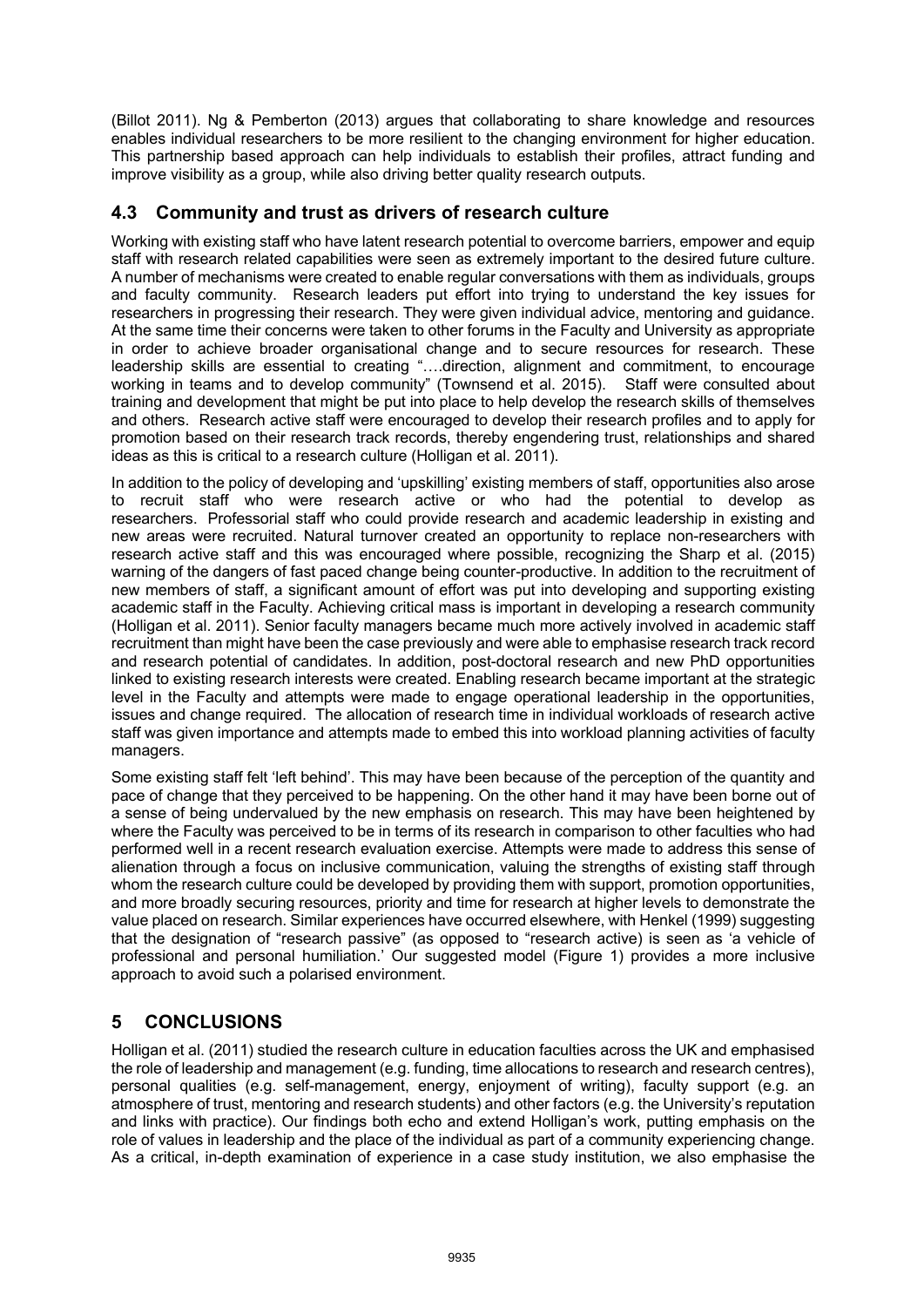challenges, compromises and damage that can occur as part of the process of moving towards a more research-intensive culture.

Holligan et al. (2011) studied the research culture in education faculties across the UK and emphasised the role of leadership and management (e.g. funding, time allocations to research and research centres), personal qualities (e.g. self-management, energy, enjoyment of writing), faculty support (e.g. an atmosphere of trust, mentoring and research students) and other factors (e.g. the University's reputation and links with practice). Our findings both echo and extend Holligan's work, putting emphasis on the role of values in leadership and the place of the individual as part of a community experiencing change. As a critical, in-depth examination of experience in a case study institution, we also emphasise the challenges, compromises and damage that can occur as part of the process of moving towards a more research-intensive culture.

#### **REFERENCES**

- [1] A. Arad, S., Hanson, M. & Schneider, R. 1997. "A framework for the study of relationships between organizational characteristics and organizational innovation." The Journal of Creative Behavior, 31(1), 42-58.
- [2] Barret, R. 1997. "Liberating the corporate soul." HR Focus, 74(4), 15-16.
- [3] Becher, T. & Trowler, P. 2001. Academic Tribes and Territories: intellectual enquiry and the cultures of disciplines (2nd edition), Buckingham: Open University Press.
- [4] Billot, J. 2011. "The changing research context: Implications for leadership.", Journal of Higher Education Policy and Management, 33(1), 37-46.
- [5] Cheetham, A. 2007. Growing a Research Culture. Address to Academic Senate University of Western Sydney. Available at: http://www.uws.edu.au/ data/assets/pdf\_file/ 0018/7119/Item\_3.6\_Building\_a\_Research\_Culture\_\_Tabled\_Doc.pdf.
- [6] Davis, M. 2003. "Barriers to reflective practice the changing nature of higher education." Active Learning in Higher Education, 4(3), 243-255.
- [7] Dearlove, J. 2002. "A continuing role for academics: The governance of the UK universities in the post-Dearing era." Higher Education Quarterly, 56(3), 257-275.
- [8] Deem, R. & Brehony, K. 2000. "Doctoral students' access to research cultures an unequal benefit?" Studies in Higher Education. 25(2), 149-165.
- [9] Denison, D. 1984. "Bringing corporate culture to the bottom line." Organizational Dynamics, 13(2), 5-22.
- [10] Denison, D. 1990. Corporate culture and organizational effectiveness, New York: Wiley.
- [11] Evans 2007. "Developing Research Cultures and Researchers in HE: the Role of Leadership." Annual Conference of the Society for Research into Higher Education, Brighton, 11-13 December.
- [12] Gilroy, P. & McNamara, O. 2009. "A critical history of research assessment in the United Kingdom and its post-1992 impact on education." Journal of Education for Teaching, 35(4) 321-335.
- [13] Glasner, B. & Strauss, A. 1967. The Discovery of Grounded Theory: Strategies for Qualitative Research. Chicago, Aldine.
- [14] Haigh, N. 2012. "Sustaining and spreading the positive outcomes of SoTL projects: Issues, insights and strategies". International Journal for Academic Development, 17(1), 19-31.
- [15] Hazelkorn, E. 2005. University research management: developing research in new institutions, Paris: OECD.
- [16] Henkel, M. 1999. "The modernisation of research evaluation: the case of the UK. Higher Education." 38(1), 105–122.
- [17] Henkel, M. 2005. "Academic identity and autonomy in a changing policy environment." Higher Education. 49 1-2, 155–176.
- [18] Hildebrandt S., Kristensen K., Kanji G. & Dahlgaard J. 1991. "Quality culture and TQM." Quality Management. 2(1), 1- 15.